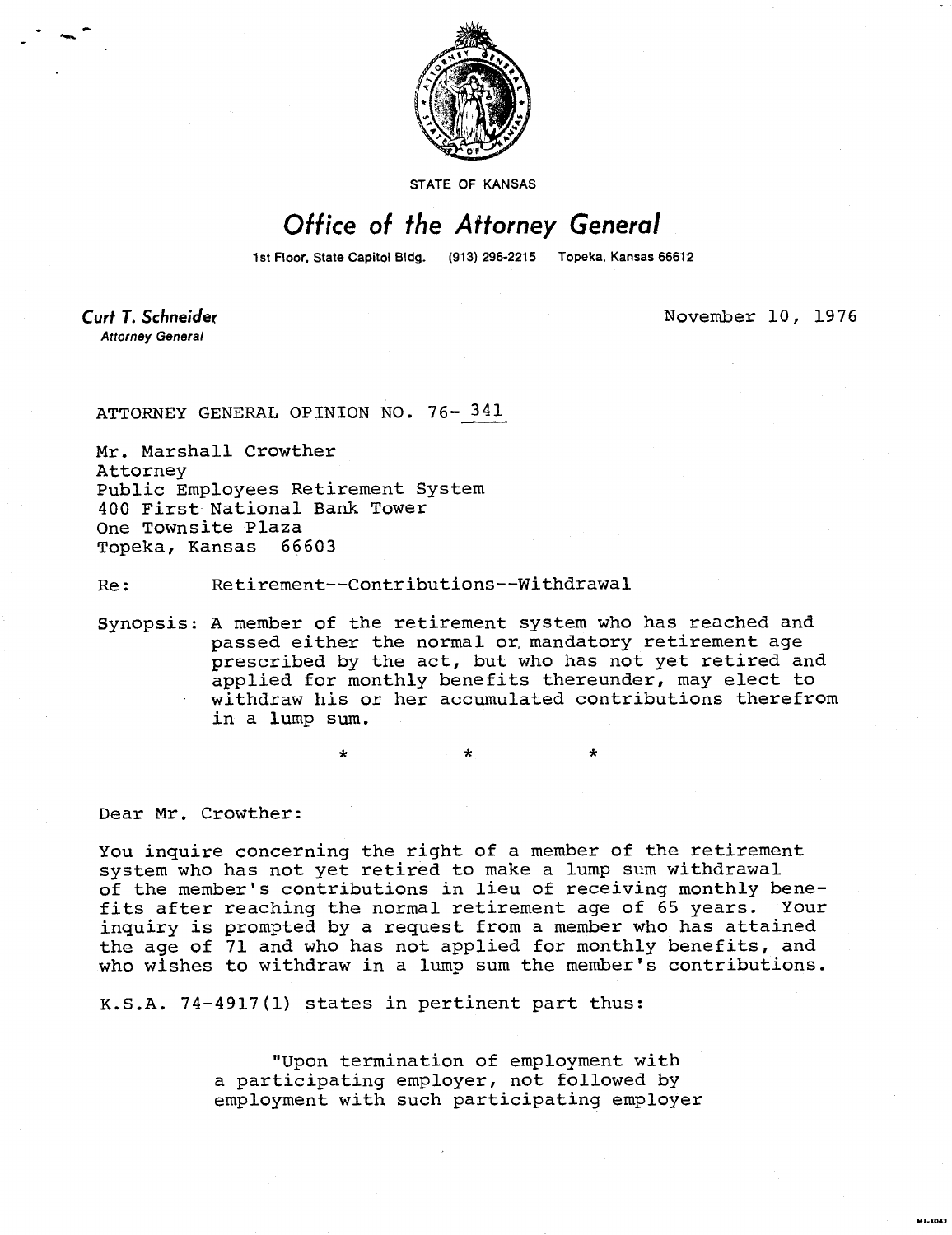or another participating employer within one hundred twenty (120) days, the member shall be paid an amount equal to his accumulated contributions after making application in such form as may be prescribed by the board . . .

(2) If such member has completed ten (10) years of credited service at date of termination, he will automatically be granted a vested retirement benefit in the system: Provided, however, That at any time prior to the commencement of retirement benefit payments and before attaining age sixty-five (65) the member may withdraw his accumulated contributions, whereupon no other benefits shall be payable for his prior and participating service credit."

The question you pose has received conflicting answers from this office. In an opinion dated July 19, 1963, Attorney General Ferguson concluded that "a member who is eligible to retire, but whose retirement has not been effected, would be able to resign his position and withdraw his contributions from the system just as a member under 65 could." In a later opinion, dated June 10, 1964, he concluded that a member who had reached seventy years, the mandatory retirement age, and who had not been extended beyond that age could not elect to withdraw accumulated contributions. He reasoned that the option to withdraw contributions in a lump sum expired once the member reached the mandatory retirement age, ch. 412, § 8(1), L. 1963, found at K.S.A. 74-4914, states in pertinent part thus:

> "(1) The normal retirement date for a member of the system shall be the first day of the month coinciding with or following the attainment of age sixty-five (65)... Each member who is not an elected official upon giving three (3) months prior notice to the appointing authority may retire on the normal retirement date or the first day of any month thereafter up to the first day of the month following the attainment of age seventy (70), when retirement shall be compulsory . . . ."

On the ground that retirement was at that age mandatory, and that the member no longer had a three months' period in which to give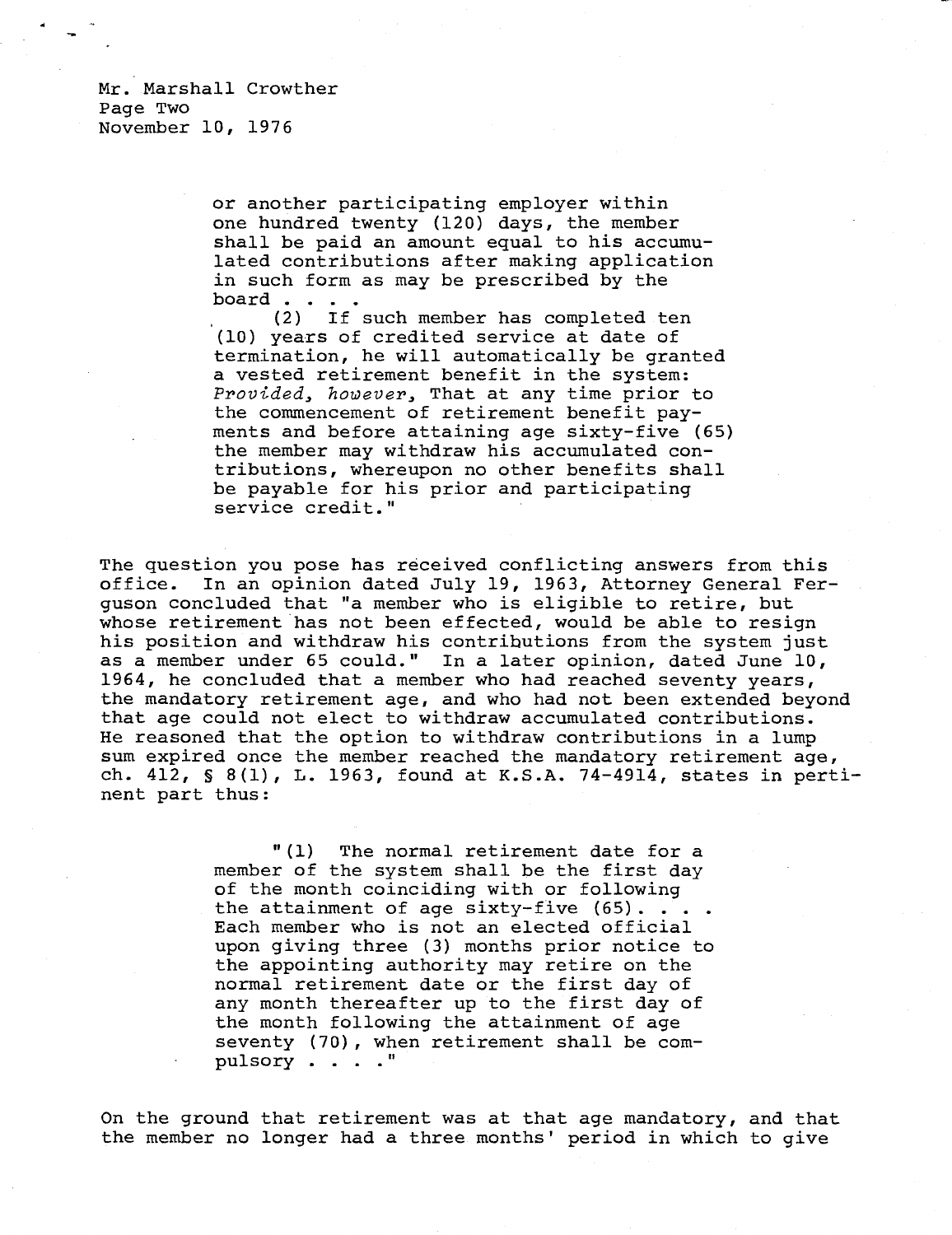Mr. Marshall Crowther Page Three November 10, 1976

notice, General Ferguson concluded that the right to withdraw accumulated contributions expired at that time.

In an opinion dated January 22, 1965, Attorney General Londerholm withdraw the 1963 opinion, and concluded that a member who had reached the normal retirement age of 65 had no option to withdraw his accumulated contributions. He reasoned that the election to withdraw contributions must be made before the normal retirement date on the ground that under K.S.A.  $74-4917(2)$ , the vested benefit commences at the normal retirement date. In addition, he took the view that withdrawal would conflict with the statutory purpose of the retirement act as set out in K.S.A. 74-4901 thus:

> "The purpose of this act is to provide an orderly means whereby employees of the participating employers who have attained retirement age as herein set forth may be retired from active service without prejudice and without inflicting a hardship upon the employees retired and to enable such employees to accumulate reserves for themselves and their dependents to provide for old age, death and termination of employment . . . ."

Having reviewed the act and these prior opinions, I find no statutory prohibition against the withdrawal of accumulated contributions after attaining the normal retirement age of 65 years. A member may retire at 65 or may defer retirement until age 70. A member may continue in service after age 70 "at the pleasure of the appointing authority so long as he shall continue to be mentally and physically capable of carrying out his assigned duties." Any such person who continues in service remains "eligible to retire in accordance with the provisions of this act."

Thus a member who continues in service remains eligible to retire at his or her own election at any time prior to being retired, either automatically by reaching 70 years, or by the appointing authority if the member continues in service after that time. Until a member who continues in service after either age 65, the normal retirement age, or age 70, the mandatory retirement age, does in fact elect to retire, the member has the privilege of terminating employment without retiring, and upon that termination, the member is free under the act to withdraw his or her accumulated contributions in a lump sum. Withdrawal of contributions after reaching either the normal or mandatory retirement age is no more